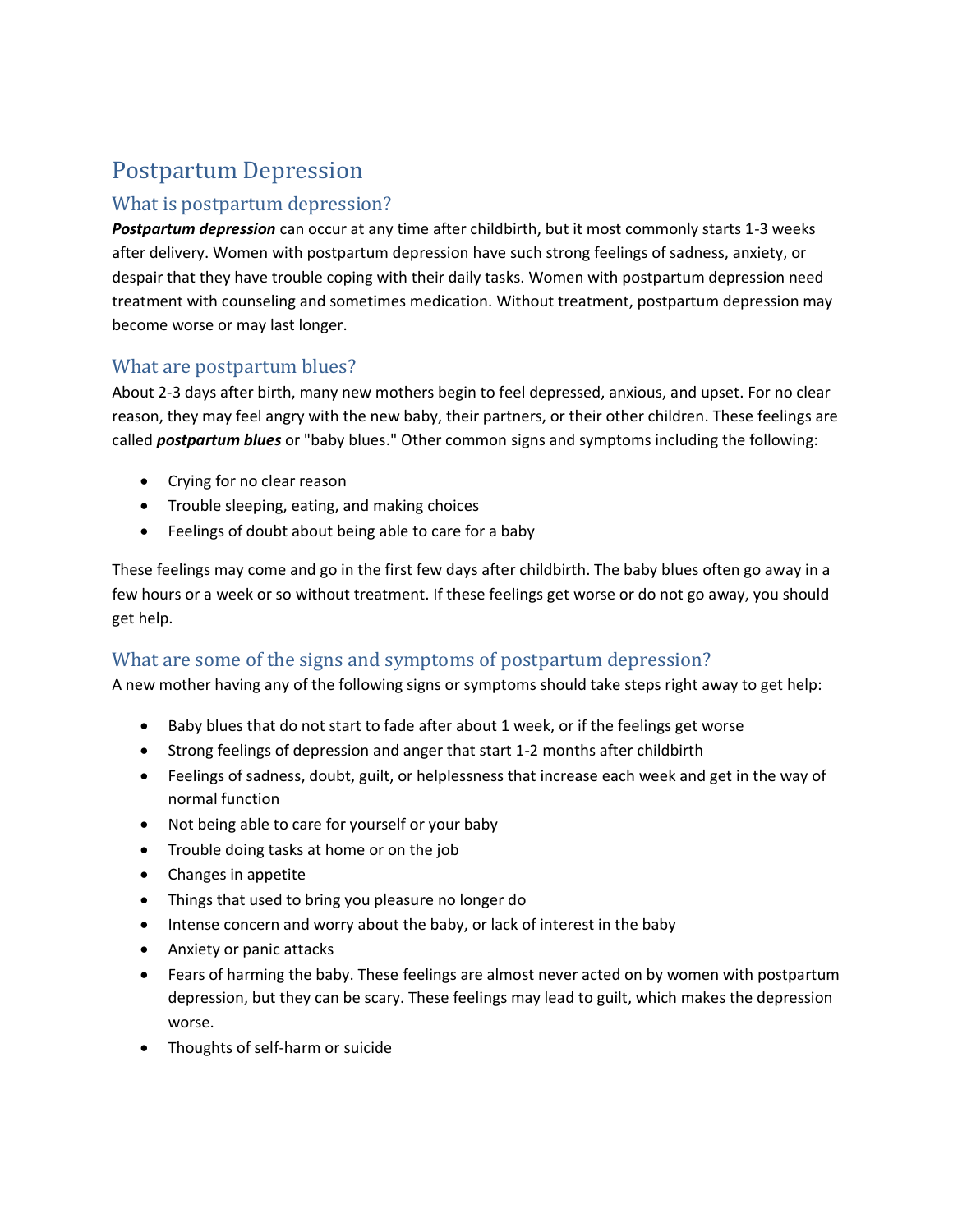### What is postpartum psychosis?

A few new mothers will develop a more severe mental illness called postpartum psychosis. However, this condition is very rare. Women are more at risk if they have had manic depression (bipolar disorder) or schizophrenia or if family members have had these diseases.

#### What causes postpartum depression?

Postpartum depression is likely to result from body, mind, and lifestyle factors combined. No two women have the same biologic makeup or life experiences. These differences may be why some women have postpartum depression and others do not. It also may help explain why a woman can cope with the demands of everyday life but find the stress of a new baby hard to handle.

#### What physical changes can trigger postpartum depression?

The postpartum period is a time of great changes in the body. These changes can affect a woman's mood and behavior for days or weeks.

Levels of the hormones *estrogen* and *progesterone* decrease sharply in the hours after childbirth. This change may trigger depression in the same way that much smaller changes in hormone levels can trigger mood swings and tension before menstrual periods. Hormone levels produced by the thyroid gland also may decrease sharply after birth. If these levels are too low, the new mother may have depression-like symptoms, such as mood swings, nervousness, fatigue, trouble sleeping, and tension.

### How can fatigue contribute to postpartum depression?

Many women feel very tired after giving birth. It can take weeks for a woman to regain her normal strength. Some women have their babies by *cesarean delivery*. Because this is major surgery, it will take them longer to feel strong again.

Also, new mothers seldom get the rest they need. In the hospital, sleep is disturbed by visitors, hospital routine, and the baby's feedings. At home, the baby's feedings and care must be done around the clock, along with household tasks. Fatigue and lack of sleep can go on for months. They can be a major reason for depression.

#### What emotions can contribute to postpartum depression?

Feelings of doubt about the pregnancy are common The pregnancy may not have been planned. Even when a pregnancy is planned, 40 weeks may not be enough time for a couple to adjust to the extra effort of caring for a baby.

Feelings of loss after having a baby also are common. Loss can take many forms:

- Loss of freedom. This can include feelings of being trapped and tied down.
- Loss of an old identity. The mother may be used to someone else taking care of her or of being in control.
- Loss of prepregnancy shape and feeling attractive